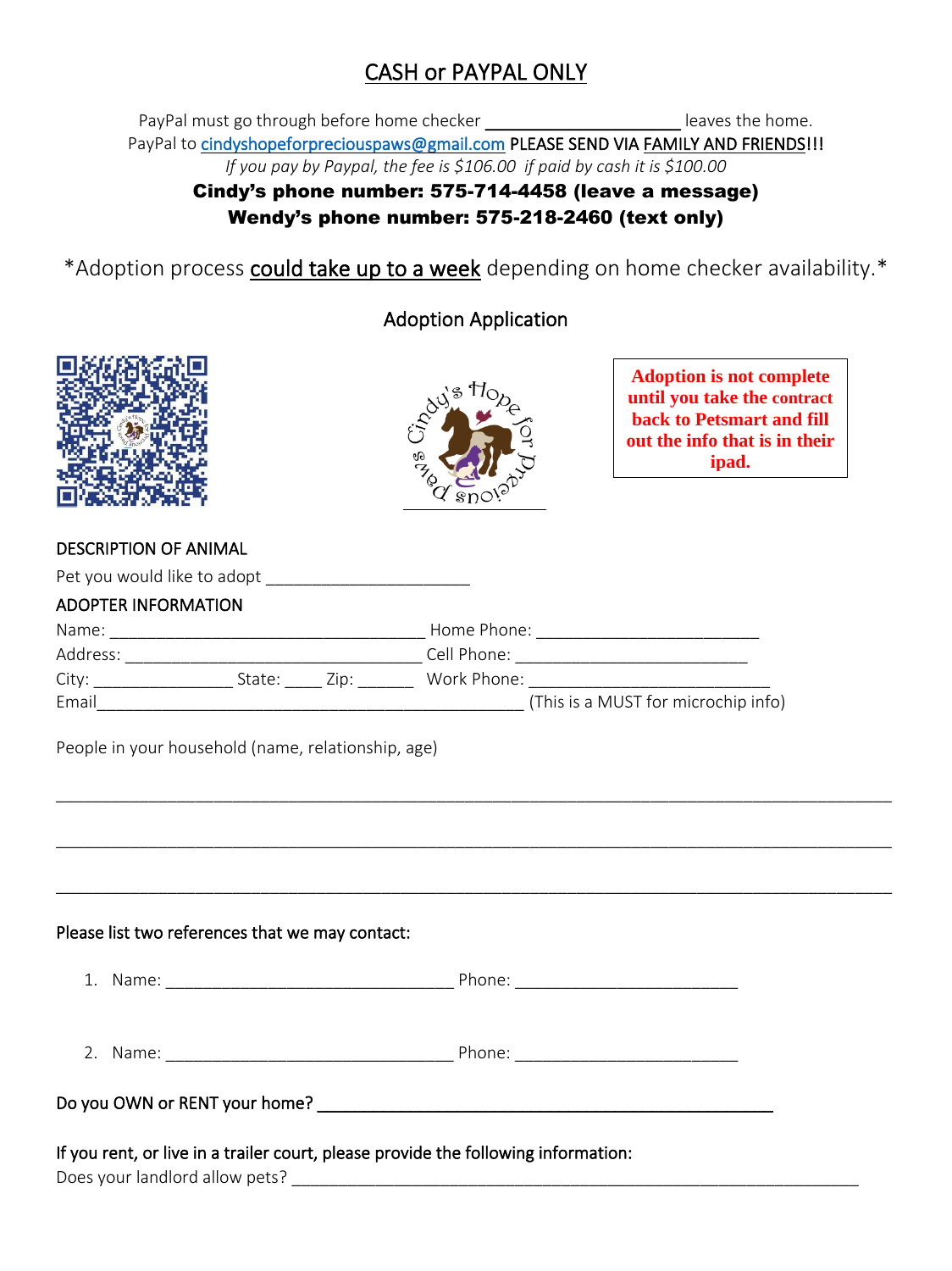| Veterinarian used:                                                                                                                                                                         |  |  |  |  |
|--------------------------------------------------------------------------------------------------------------------------------------------------------------------------------------------|--|--|--|--|
|                                                                                                                                                                                            |  |  |  |  |
| 7 <sup>th</sup> or Muleshoe Vet Clinic.)                                                                                                                                                   |  |  |  |  |
| Please list all current pets in the household and how long you had them. Clovis and Portales pet limit is 4 pets.<br>We can't adopt to you unless you have fewer than 4 pets per this law. |  |  |  |  |
|                                                                                                                                                                                            |  |  |  |  |
| <u> 1989 - Johann Stoff, deutscher Stoff, der Stoff, der Stoff, der Stoff, der Stoff, der Stoff, der Stoff, der S</u>                                                                      |  |  |  |  |
|                                                                                                                                                                                            |  |  |  |  |
|                                                                                                                                                                                            |  |  |  |  |
| What care do your pets receive when you are away from home and cannot take your pets with you?                                                                                             |  |  |  |  |
|                                                                                                                                                                                            |  |  |  |  |
| Have you considered the cost and can you afford owning this animal? _____________                                                                                                          |  |  |  |  |
| Are you military? Yes / No                                                                                                                                                                 |  |  |  |  |
|                                                                                                                                                                                            |  |  |  |  |
|                                                                                                                                                                                            |  |  |  |  |
|                                                                                                                                                                                            |  |  |  |  |
|                                                                                                                                                                                            |  |  |  |  |
|                                                                                                                                                                                            |  |  |  |  |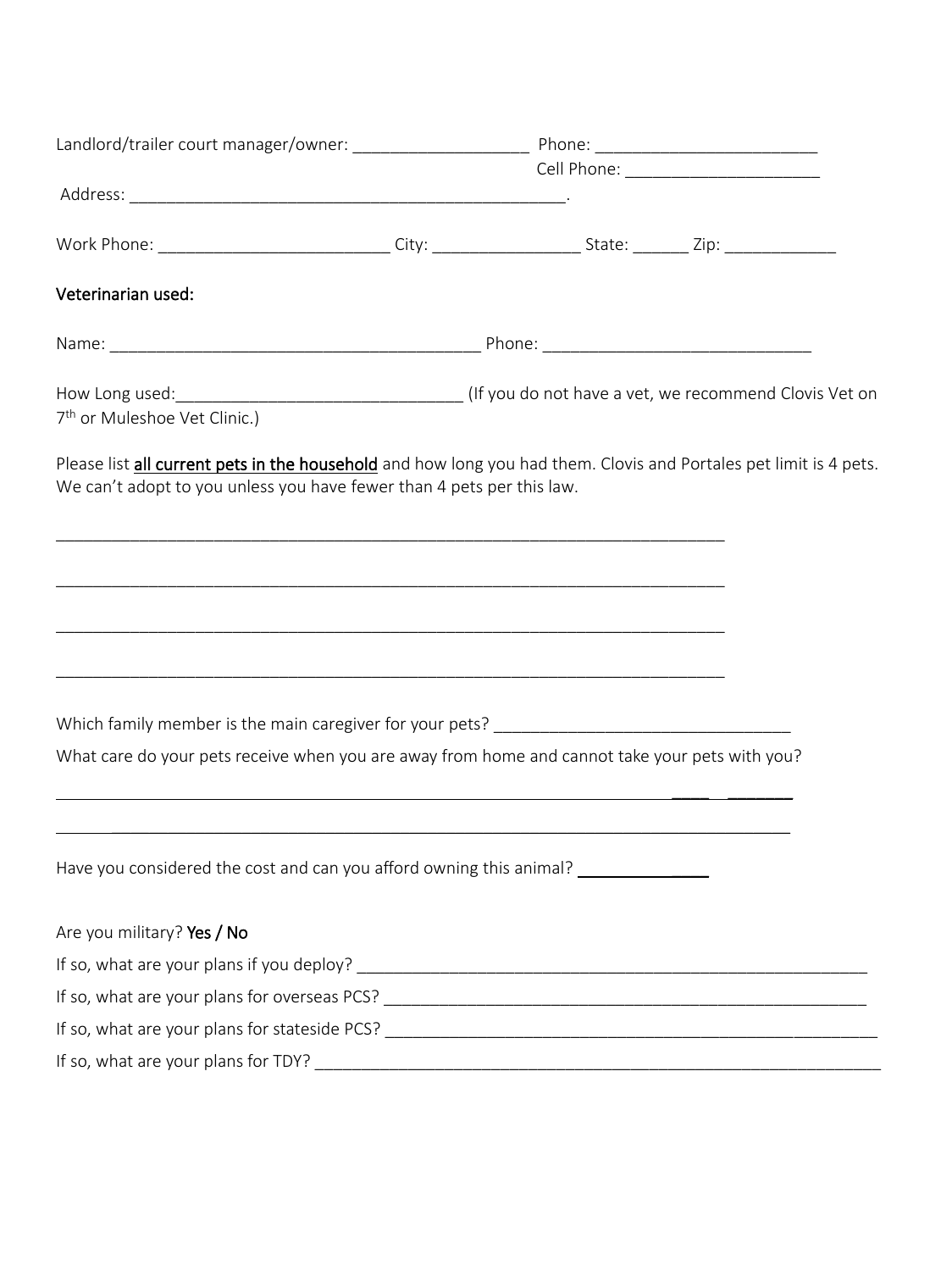*I certify that all statements made by me on this adoption application are true and correct. I expressly consent to allow Cindy's Hope for Precious Paws to verify all information in this application. I acknowledge falsification of any information on this application can result in a denied adoption of an animal or confiscation of an adopted animal. By signing this document, I agree to return the animal to Cindy's Hope for Precious Paws should I deem this adoption unsuitable. I understand and agree to pay all expenses, including court costs and attorney fees, necessary to enforce this contract. In addition, by signing, I agree to return the animal to Cindy's Hope for Precious Paws if my ability to adhere to the requirements herein change.* 

### *If I move or change my phone number at any time, I will update the microchip info.*

Signature of Applicant Theorem and the set of  $\sim$ 

Date Signed

ATTENTION: Completion of this agreement does NOT guarantee that you will be approved for the adoption of this pet. Cindy's Hope for Precious Paws is dedicated to placing our furry friends in the best homes possible. Therefore, we may decide to take more than one application on any of my / our animals and will contact references that you have provided to ensure that we make the best decision for both the potential adopting individual/family and pet. We appreciate your patience while we make our decision. After all this decision will be one that will last for the lifetime of your pet!

\*\*Health Guarantee: We guarantee the health of our animals for **15 days**. If at any time in those 15 days there is an issue with your pet's health you must contact us and we will take the pet back and return your adoption fee. If you choose not to return your pet, you must seek medical care at your expense. **Please** note that a HEALTH related issue is the only reason we will return a **fee.** We will not reimburse for any vet visits.  $* * Please$  initial here

#### PLEASE READ THE FOLLOWING DISCLAIMER CARFULLY BEFORE SUBMITTING YOUR APPLICATION

Because of the nature of our work and the extreme circumstances many of our animals find themselves in, we take every precaution to ensure our animals are in a home where they will thrive and receive adequate care. Cindy's Hope for Precious Paws reserves the right to deny any application we deem unsuitable. By signing this application you are also agreeing that should there be ANY reason you would have to surrender your animal, you MUST physically surrender the animal to Cindy's Hope for Precious Paws or one of our representatives immediately. You further agree that you will not sell, destroy, give away, or otherwise dispose of the

rescued animal[s] adopted from our rescue. \*\* Please initial here

Although we have tried our best to make you aware of the animal's temperament and history we also do not truly know where the animal came from and we can make no guarantees about the animal. Therefore, our organization will not be held liable in any way for any accident, damage, or injury resulting from the placement of this animal[s] in your household and you specifically waive any such claim or claims against us by signing this agreement.